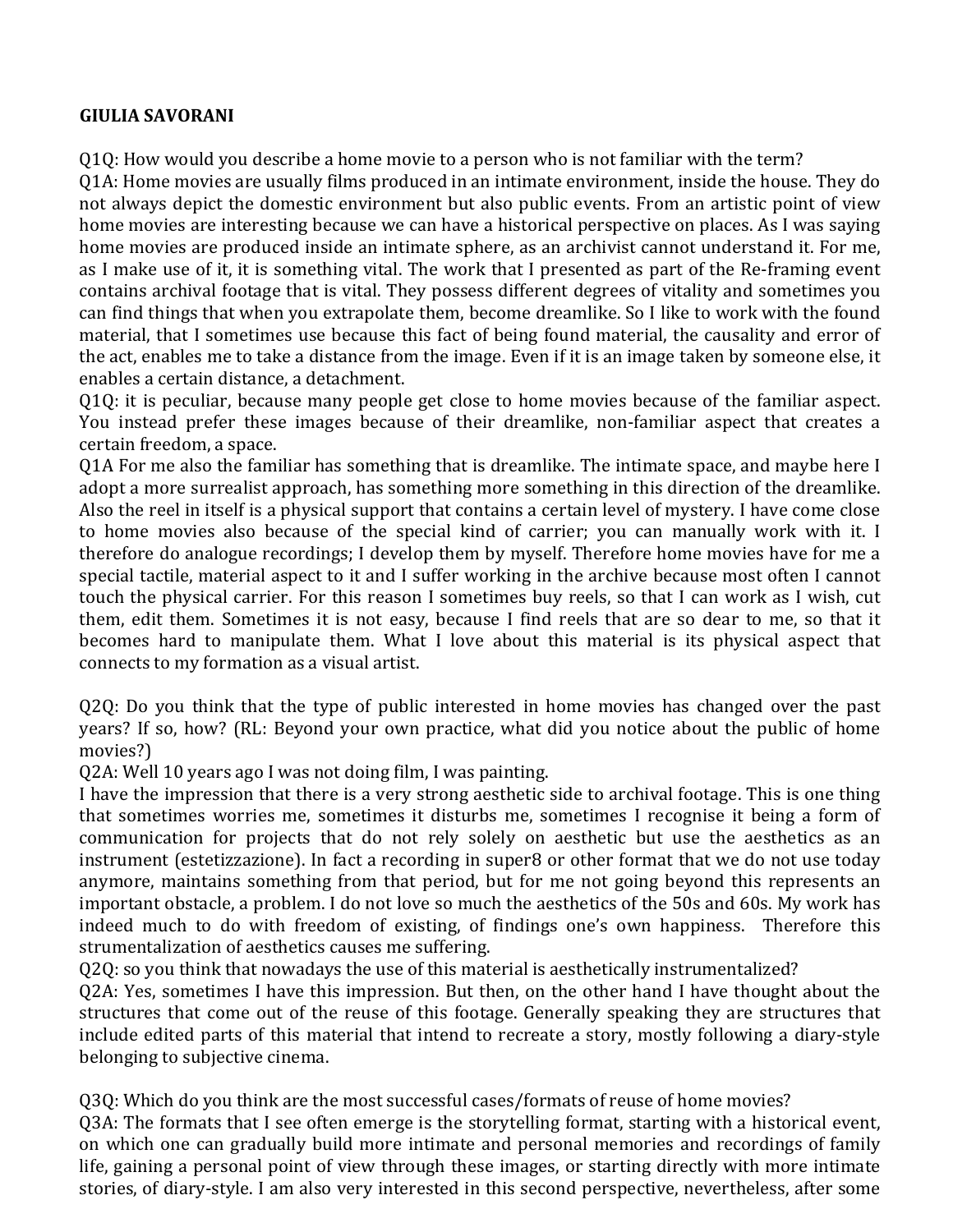time I find it a little overused, almost abused. Through my work in the archive I had no desire to build up a story starting from the aesthetic tracing of the images, I confronted myself with inside the archive, nor did I intend to do a diary-style work, that puts together all aesthetically powerful images of the archive. I experiment to find other ways of using these images. I could not make the clear difference between fiction and cinema of the real (documentary), because the way in which I use this material is not purely fiction because I find inside this material a sort of influence that generates a sort of panoramic view.

Q4Q: When did you start working with home movies? How do you think your working process changed over time?

Q4A: Re-framing is really the moment when I completely immersed myself into the archive. I would consider this as the first moment, even if I made some use of archival footage in the past such as in Parco Lambro. Seeing so much archival footage can sometimes create a sort of nausea, seeing the same typology of images. Other times you find images that are very powerful, others are not and you browse ahead through the images. It depends also on your own state of mind too, how you find yourself in that specific moment. I think that what I was telling you before, my problem of finding ways to use archival footage, this has changed. Before using it to this extent I has more a vision of editing this material with the purpose of constructing a story, inspired from a letter, a book. Now instead it is an add-on. But not intended in literally, because this is another way of using home movies, as coverage, as add-on. My work is an artistic one, a conceptual one. I don't know if conceptual is the right word for it, but it nevertheless is built on independent ideas/concepts that are developed in advance. Therefore the archive acts as a collaborator to my work.

Q5Q: Which do you think are the hard parts and which the easy parts in working with home movies' Q5A: The difficult part is exactly that of the archive, inside the archive, not being able to touch the reels. This is for me a problem. For me it is a difficulty, because also during the projection of images, the experience changes. Today we have seen footage of some of the donors and it is not the same thing. I had seen these images before in digital and it is very different. The original reels has a different depth. I have been struck by some images that in digital format did not make a big impression on me. They were particular images but they did not have the same effect on me as in original. It is easier to be fascinated by these things. When you have a specific collection and you tap deeper in it, the thing that attracts me the most is 'reading' those images, understanding the filmmaker through these images, what kind of person was he/she, his feeling through images, his character, his way of relating himself to the world.

Q6Q: Do you think that home movies are forms to fill in, that acquire a completely different meaning when reused, or is there something that remains unaltered during the re-use process?

Q6A: This is a good question. As a first answer I tend to answer that these images get completely denaturalised, because they were not produced with the intent of being reused, but the images in themselves contain an internal structure. I think therefore that apparently they change, but underneath they keep their own identity. The image acquires different meanings but it has a precise form. I have used in my work shots of a family meal that are raw images, a little brutal in its own way, dirty, taking place in the countryside. They maintain this aspect in my work, but they cooperate in addition to another meaning. Maybe the levels add up.

Q7Q: Are there any home movie scenes that remained particularly close to you, to which you somehow remained fond of?

Q7A: Yes there are images I remained particularly fond of. I remember the shots of a filmmaker who produced very rough images, he had no attention whatsoever to aesthetics. The father used to film to but he had a very insistent and aesthetically defined style. The son continues to record from an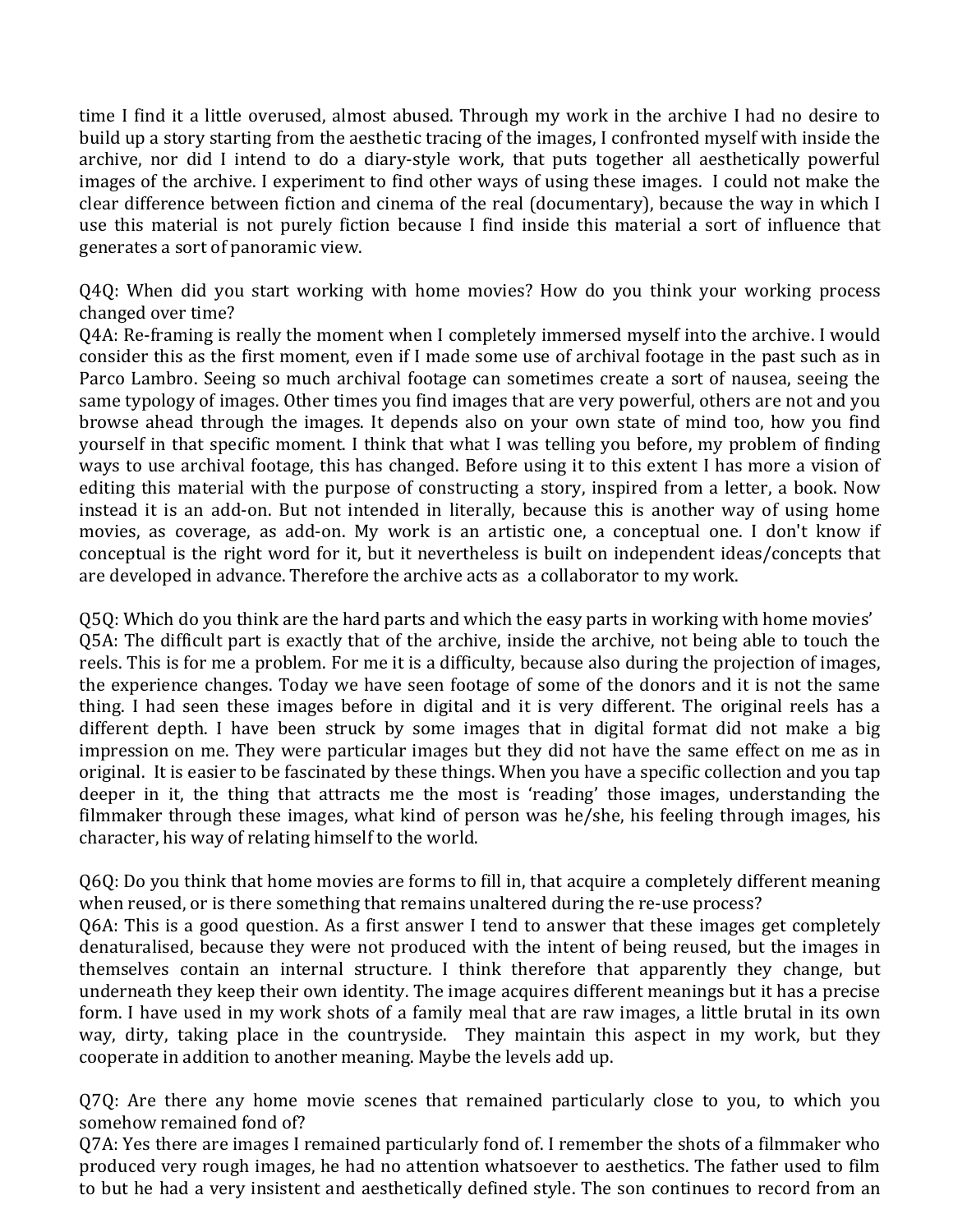early age on, but in a very 'punk' style, which was a form of freedom which I could not find in other filmmakers' work. This has impressed me, because it was an expression of his personality: insisting and careless of other people's opinions and the way in which things needed to be done. This has rendered me curious. Then there is another collection where the filmmaker is not the father of the family, nor the mother, but a person outside the family sphere. He is a domestic worker in Africa, he would seem a black domestic worker. It was interesting because his shot started with a camera car which then is directed towards the house. Then the images shift from inside the car in, to the exterior, as if it were in taken in the house on the opposite side of the street, in order to record the father who greets the wife and the sons. The way the images were recorded it seems almost as the images of a crime scene. So yes, there are ways of recording that strike me. Then there are images that re in themselves interesting. As I was saying before, this lyric aspect and the attraction for the image surround them. Such images are like those of the family meal: beautiful colours and very natural recording style. I found actually a big part of this donor's collection interesting, because he had a specific attention for recording everyday events, such as his friends who are partying in a crazy style. He also did an experimental editing attempt of a mountain trip, where he uses different techniques during the recording, which confer to the images a specific rhythm, but who take into account his aesthetic style.

Q8Q: Can you think about home movie scenes you perceived as ambiguous, as not being part of the home movie imaginary of the happy family? What do you think made them so special (an emotion, a memory etc)?

Q8A: Yes, in the sense that they did not refer to the family. You mean images that get in opposition to the notion of the happy family. Maybe I found this inside recordings of Africa. But also here I could not say exactly if that family was really happy or not. I think that we all are happy and at the same time unhappy. Happiness is a concept that we could say that does not exist, a little like balance. Balance exists because it is a form of lack of balance. This is maybe a thing that regards archivists who are doing a deeper research. I do not perceive it.

Q8Q: Then at an artistic level, were there moments when you did not know what to think, to feel when seeing certain images? Did you have them impression of a suspension of emotions/feelings?

Q8A: Non-identifiable emotions you mean. Yes, these are the images that made me curious and that afterwards I understood. The person that I talked about earlier for example, who did raw/basic images, I had a sort of suspension, asking myself: what is this guy doing? When I don't know what to think about an image I stop, so that afterwards I understand it and more important things come up. Although these images for example, have been from an aesthetic point of view a little repelling, disturbing, they had a rhythm, way (modalità) and internal structure that afterwards I was able to recognise. 

Q8Q: When you work on different footage, do you depart always from the bare image or you try and contextualise it?

Q8A: There are a little both things. Initially I have been given some information, because I had several ideas for the project. I had two or three ideas at the start of my research in the archive. Then in reality I have unsettled them all. Starting from there I began to look at the image and then to ask for information about some of them. These were not general questions such as the year in which the images were shot but more specific questions related to who some people in the images were.

Q8Q: therefore the process departed more from the bare image than from its contextualisation.

Q8A: Yes, even if said like this, it would clash with the idea of aesthetics as an instrument, which I was criticising earlier. But it is not a process that takes the image to the extreme, as I do not intend to do this.